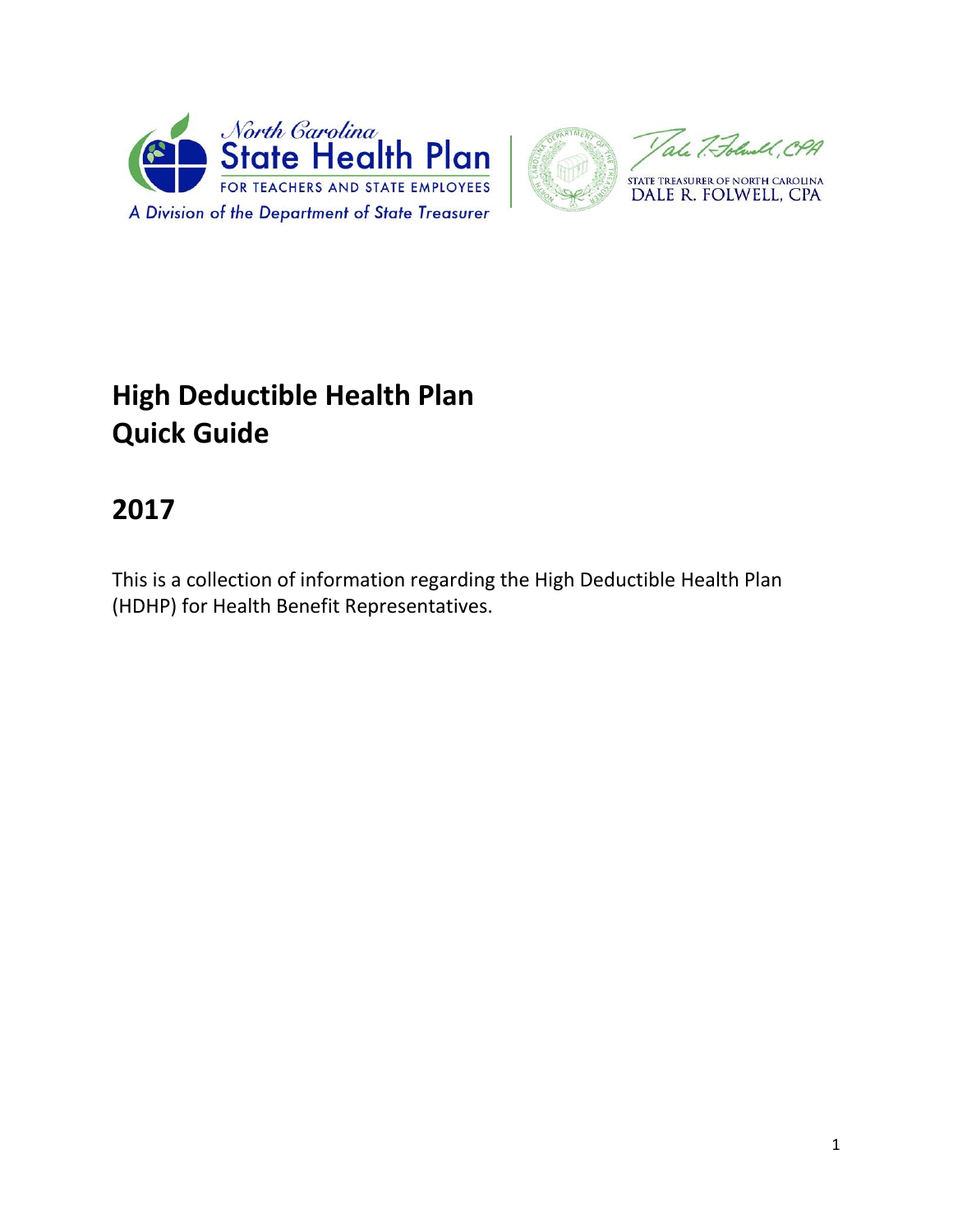# Table of Contents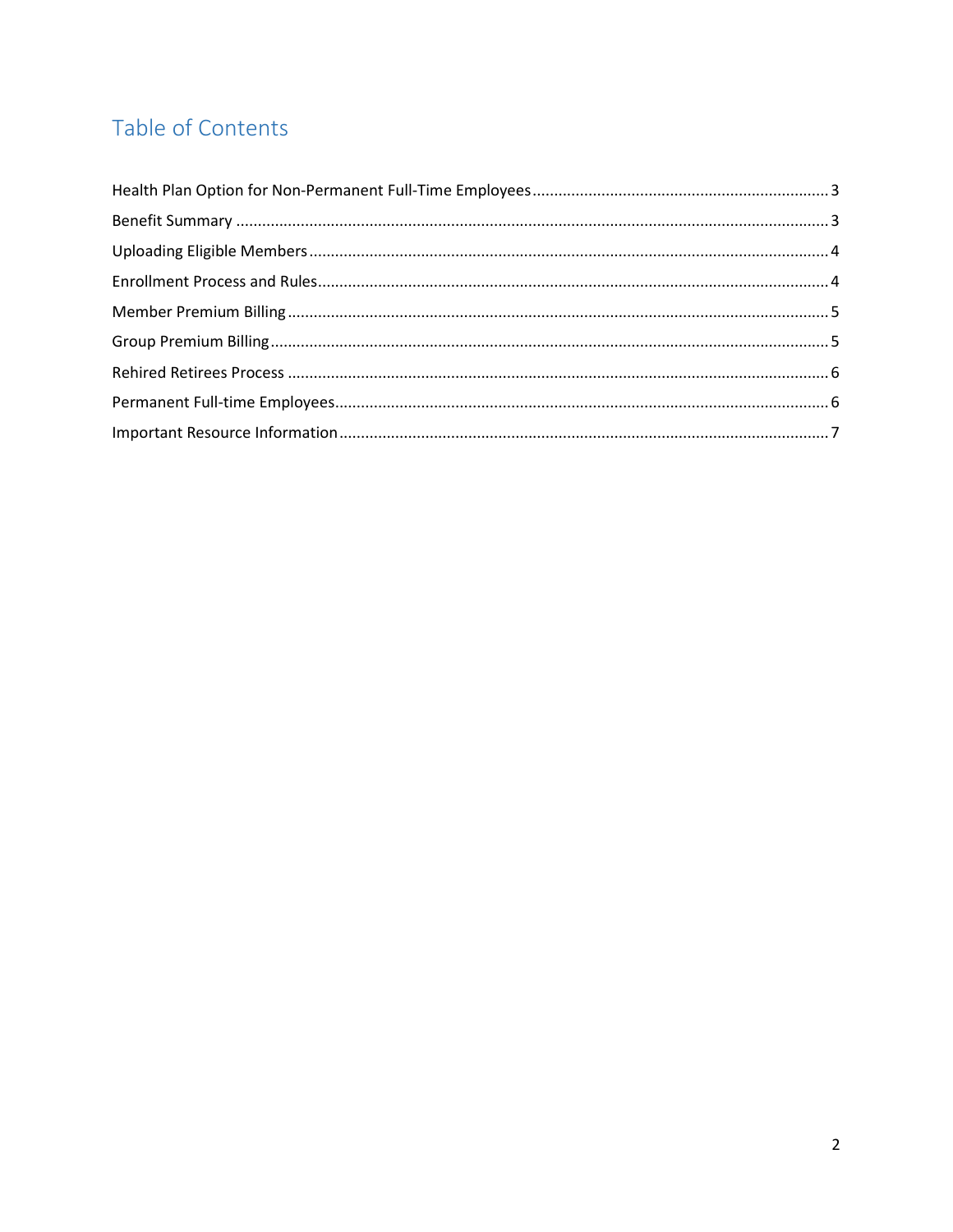## <span id="page-2-0"></span>Health Plan Option for Non-Permanent Full-Time Employees

The General Assembly passed legislation in 2014 to create a new eligibility category for non-permanent full-time employees to comply with the Affordable Care Act (ACA). The legislation directed the State Treasurer and the State Health Plan Board of Trustees to offer a health benefit coverage option for these "newly eligible" employees that provides minimum essential coverage at no greater than the ACA "Bronze" level and that minimizes the employer contribution in an administratively feasible manner. The State Health Plan (Plan) established a High Deductible Health Plan (HDHP) effective January 1, 2015, to meet this requirement.

Employing units are responsible for determining whether or not an employee is full-time in accordance with Section 4980H of the Internal Revenue Code and therefore required to be offered coverage. Fulltime employee determination is based on specific hours of service rules, which include paid leaves of absence. An employee is full-time if the employee has, on average, 30 hours of service or more per week during a month. Full-time employee determination is done on a monthly basis unless the employer chooses to use the safe harbor method for identifying full-time employees.

The safe harbor method allows employers to determine average hours over a measurement period. If the employee is full-time based on the average hours during the measurement period, that employee is a full-time employee during a stability period.

The Plan created a [Reference Guide](https://shp.nctreasurer.com/Medical%20Benefits/ACA-ref-guide-eenroll.pdf) for non-BEACON Employing Units to provide additional guidance in navigating through the HDHP eligibility requirements. This guide can be used as a reference tool; however, you will need to seek guidance regarding your specific needs with your group's legal counsel.

#### <span id="page-2-1"></span>Benefit Summary

The (HDHP) features a higher deductible than other traditional medical and pharmacy benefit plans. This means that members will pay more up front and out-of-pocket for their medical and pharmacy expenses before the plan starts paying benefits.

The HDHP can be used with a Health Savings Account (HSA), which will allow employees to make taxexempt contributions to an account that can be used to pay eligible medical expenses. Various banks and credit unions offer an HSA. Eligible members are responsible for setting up their own HSA.

MedCost is the Plan's third party administrator (TPA) for claims and related services.

CVS/Caremark is the Plan's Pharmacy Benefit Manager.

For more information on the benefits under this plan, review the [HDHP Benefits Booklet](https://shp.nctreasurer.com/Medical%20Benefits/2017%20HDHP%20Benefit%20Booklet.pdf) available on the Plan's website.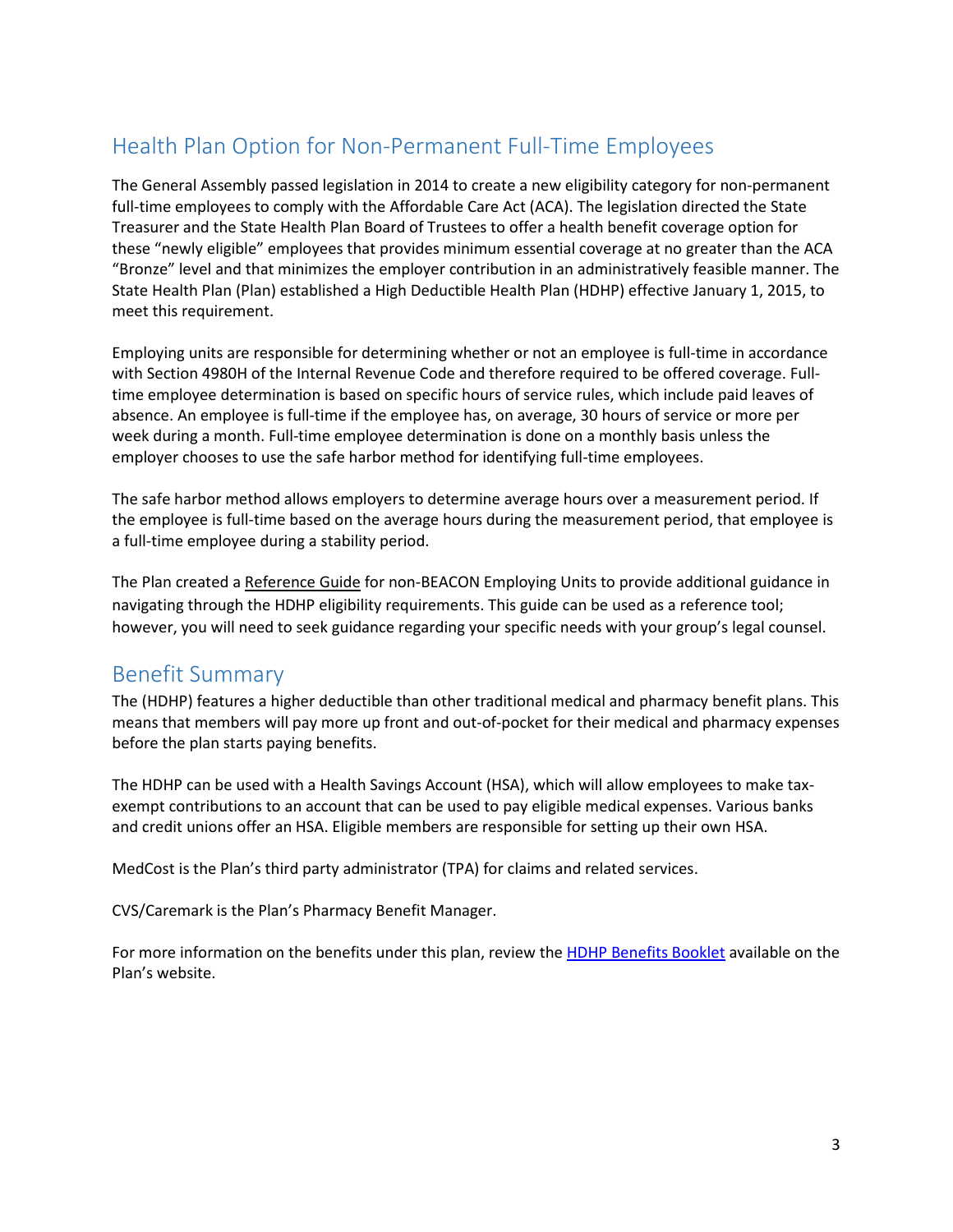## <span id="page-3-0"></span>Uploading Eligible Members

All eligible employees should be loaded into the system by the HBR to allow for them to enroll or waive coverage. Those who do not enroll within the appropriate timeframes will not be eligible to enroll until the next Open Enrollment or if they have a Qualifying Life Event (QLE) that allows them to enroll in the Plan.

During the implementation process, groups had the option to elect to utilize Electronic Data Interchange (EDI) for ongoing enrollment maintenance. If your group did not elect to use EDI, you are required to manually upload your employees into the Enrollment and Billing Portal.

The Plan has received several questions regarding other notices and fees. Below is a list of those inquiries and what the Plan will be responsible for regarding the necessary action items.

- The State Health Plan has been reporting this information to HHS and making this payment.
- PPACA Section 6055 Reporting Required for all employers offering insurance through the Plan. – IRS 1095 form filing is the responsibility of the employer. There are reports on the HDHP website to provide this data to the employer. This data should be incorporated by the employer into their IRS reporting. Reported using Part III of Form 1095-C if you have 50 or more full time equivalents (FTE) or form 1095-B if you have less than 50 FTEs.
- PPACA Section 6056 Reporting Required for all employers with 50 or more FTEs IRS 1095 form filing is the responsibility of the employer. There are reports on the HDHP website to provide this data to the employer. This data should be incorporated by the employer into their IRS reporting. Reported using Part II of Form 1095-C.

#### <span id="page-3-1"></span>Enrollment Process and Rules

To enroll in the HDHP, employees will need to visit the Plan's website at [www.shpnc.org](https://shp.nctreasurer.com/Pages/default.aspx) and click Enroll Now. Then, select Enroll using iTEDIUM (formerly COBRAGuard) for the High Deductible Health Plan. Below the login are instructions to assist the employee through the online enrollment process. Employees that need assistance should call the Enrollment and Billing Support Center at 855-442-  $6272.$ 

HBRs must approve the enrollment transaction in the HBR Administration Site located within the Enrollment and Billing Portal.

Members are subject to the same QLE rules as permanent employees and have the same rights under COBRA if they lose eligibility due to a COBRA Qualifying Event. For detailed information on QLEs, please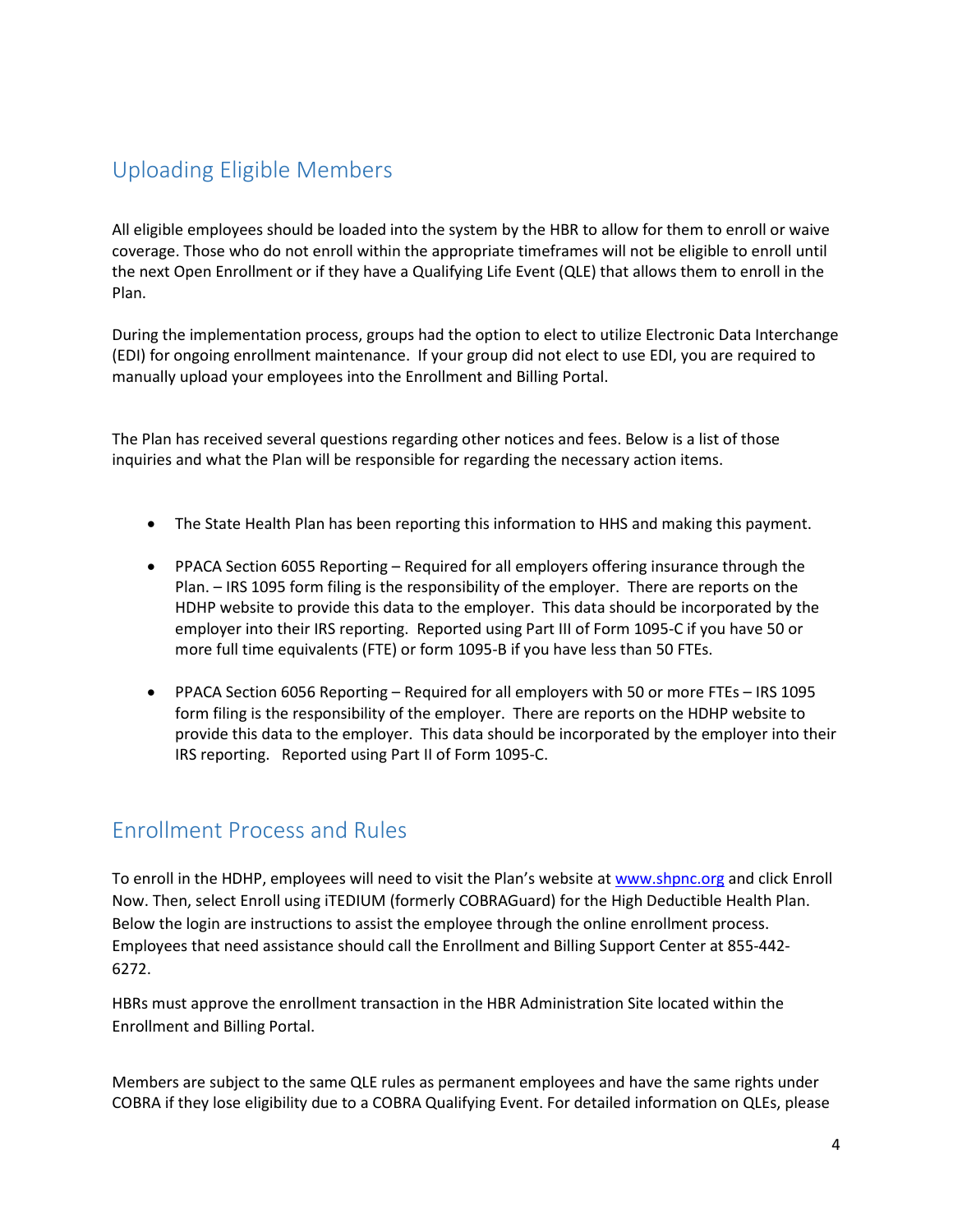review the [HDHP Benefits Booklet.](https://shp.nctreasurer.com/Medical%20Benefits/2017%20HDHP%20Benefit%20Booklet.pdf) For information on COBRA, the [A Guide To COBRA](https://shp.nctreasurer.com/Medical%20Benefits/Cobra%20Admin%20Guide.pdf) Administration is located on the Health Benefits Representative tab, under Training and Development.

### <span id="page-4-0"></span>Member Premium Billing

iTEDIUM, the Plan's billing vendor, handles the billing for the HDHP through the Enrollment and Billing Portal. Member invoices are generated on the 10<sup>th</sup> of the month on the member portal (shphdhp.com) for any employee or dependent premium.

Premium payments are due by the first of the effective month. Members may pay online, and paper checks are also accepted. Members who do not pay by the grace period (end of the effective month) will be terminated. The HBR will be able to see the terminated status in the HBR Administration Site in the Enrollment and Billing portal. The group will receive a credit for the employer share of the premium on their next invoice.

For more information on billing, click here for the **HDHP Enrollment and Billing Portal** presentation.

### <span id="page-4-1"></span>Group Premium Billing

HBRs have an Enrollment and Billing Portal (provided by iTedium) to manage eligibility and access group premium bills for this population.

Groups are required to pay as billed. The group invoices are generated on the 10<sup>th</sup> of each month and payment is due by the first day of the effective month. Groups are able to pay online, and paper checks are also accepted.

**HBR Access** – Please e-mail the following information to [HBRInquiries@nctreasurer.com](mailto:HBRInquiries@nctreasurer.com) with the contact person or persons that will need access to the Enrollment and Billing portal.

- First and Last Name
- Employing Unit Name
- Address
- Phone
- E-mail Address

For more information on billing, click [here](https://shp.nctreasurer.com/Medical%20Benefits/hdhp-webinar.pdf) for the HDHP Enrollment and Billing Portal presentation.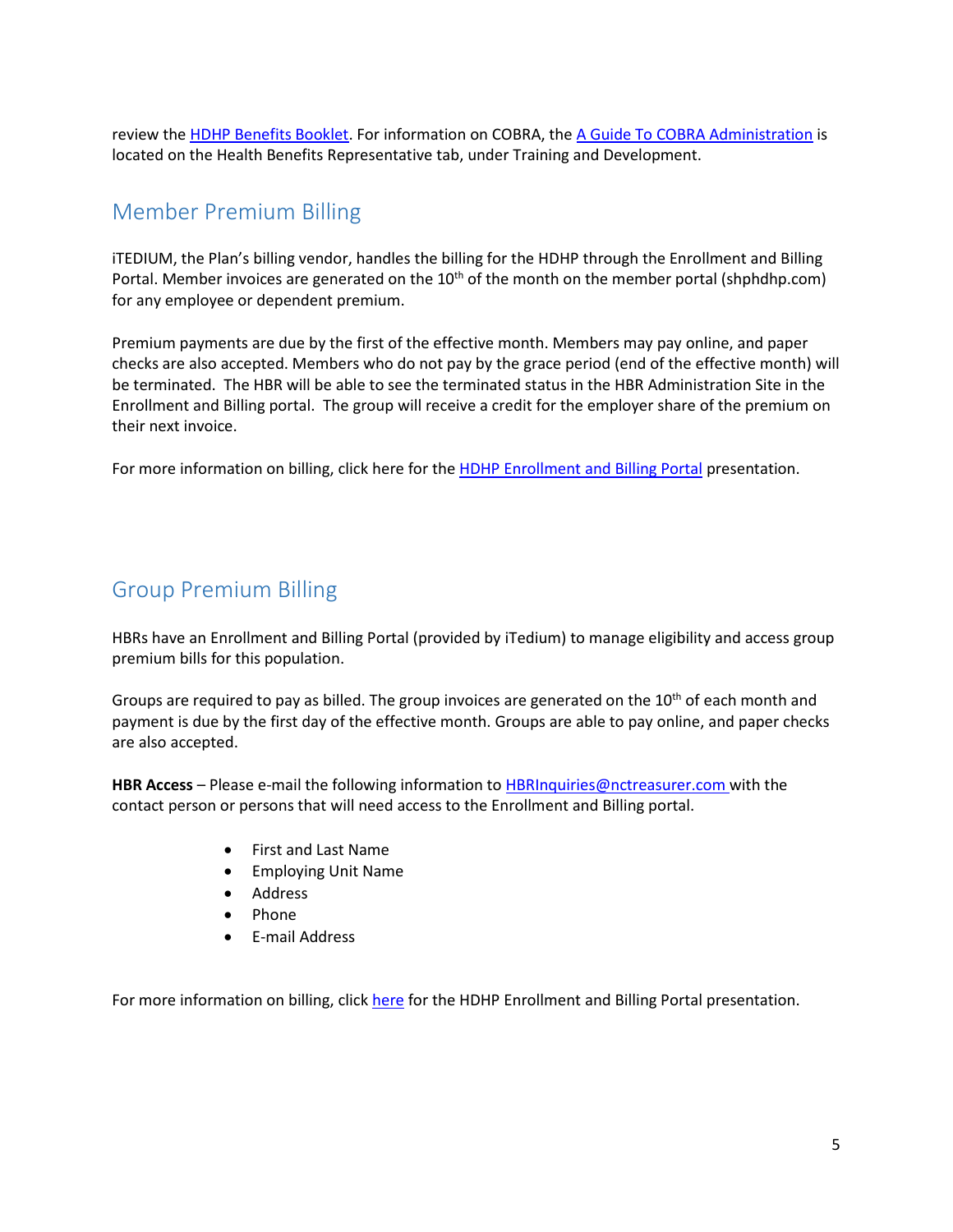### <span id="page-5-0"></span>Rehired Retirees Process

Effective January 1, 2016, active groups had to make the decision to offer the High Deductible Health Plan (HDHP) or the benefits traditionally offered to active employees (70/30 Plan, 80/20 Plan, and the ConsumerDirected Health Plan) to a rehired retiree that meets the eligibility requirements of a nonpermanent full-time employee. Please note that the Consumer Directed Health Plan will no longer be available in 2018. While the rehired retiree is not required to enroll in a plan, the retiree is no longer eligible for the State Health Plan retiree group coverage under the Retirement System as required by NC General Statute 135-48.41(j). Therefore, the Plan will terminate the retiree from the State Health Plan retiree group coverage under the Retirement System.

HBRs should follow the process outlined under the Retiree Termination Process on the Plan's website under the HBR tab [Health Care Reform](https://shp.nctreasurer.com/BenefitReps/reform/Pages/default.aspx) section. The retiree is eligible for health coverage under the active group effective the 1<sup>st</sup> of the month following their date of hire. Therefore, their coverage under the Retirement System will end at the end of the month in which they returned to work. Please be aware that if the retiree is enrolled in a Medicare Advantage plan, retroactive terminations are not allowed. Therefore, it is important for the HBR to submit the Retiree Termination of Coverage Form in a timely manner. If the form is not received before the date that the coverage should be terminated, the retiree's coverage will be terminated at the end of the month that the form is received.

Once the rehired retiree is no longer eligible for health coverage as a full-time employee under the group, they have 30 days to re-enroll in their health coverage under the Retirement System by using the "loss of other coverage" event online or by calling the Eligibility and Enrollment Support line at 855-859-0966. If they fail to re-enroll within 30 days, they will be unable to come back on the Plan until the next Open Enrollment period. In order to enroll in the Medicare Advantage plan, if eligible, they must re-enroll before the effective date of health care under the Retirement System. The Plan cannot send retroactive enrollments for a Medicare Advantage plan.

If a retiree comes back to work, but has less than 30 hours of service per week, the retiree is not eligible for coverage as a full-time employee. In that situation, the retiree remains eligible for health benefits as a retiree through the Retirement Systems.

#### <span id="page-5-1"></span>Permanent Full-time Employees

The Plan has received several questions about coverage options for retirees who are currently in permanent full-time positions.

Retirees who return to work as permanent full-time employees are eligible for coverage through the employing unit in the 70/30 Plan, 80/20 Plan, or the ConsumerDirected Health Plan. Please note that the Consumer Directed Health Plan will no longer be available in 2018.